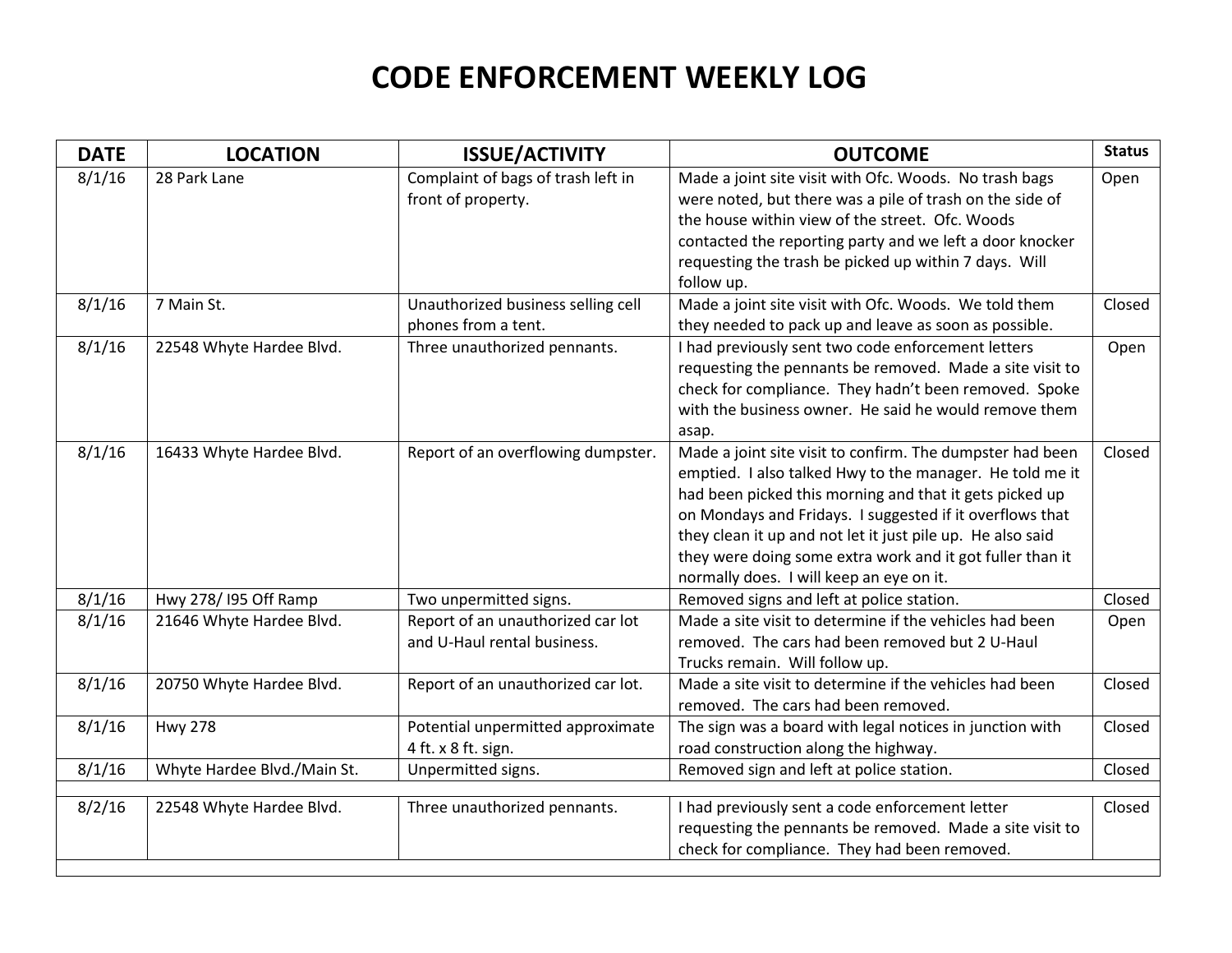| 8/3/16 | 112 First St.                | Report of overgrown grass on<br>vacant lot.                                                                              | Made a site visit and took photos. It appears the house is<br>unoccupied. Will send letter requesting the property be<br>cleaned up.                                                                                                                                                        | Open   |
|--------|------------------------------|--------------------------------------------------------------------------------------------------------------------------|---------------------------------------------------------------------------------------------------------------------------------------------------------------------------------------------------------------------------------------------------------------------------------------------|--------|
| 8/3/16 | 102 Sunset Circle<br>(Cont.) | Overgrown grass on lot.                                                                                                  | I had previously left a door knocker requesting the<br>property be cleaned up. Made a site visit to check for<br>compliance. The property had been cleaned up.                                                                                                                              | Closed |
| 8/3/16 | 100 Sunset Circle            | Report of work being conducted<br>without a Business License.                                                            | Made a site visit with Ofc. Woods. We discovered two<br>plumbing trucks parked on the property. We contacted<br>the property owner and talked to one of the workers and<br>explained to him that they needed a business license and<br>to contact Cindy as soon as possible.                | Closed |
| 8/3/16 | 190 Pine Arbor               | Report of a trucking business<br>operating from the location without<br>a Business License or Home<br>Occupation Permit. | Made a site visit per Cindy's request. Observed a dump<br>truck parked in the rear of the property behind a closed<br>gate. Took photos of the truck. An online search for JL<br>Trucking lists 190 Pine Arbor for its address. Will contact<br>the property owner.                         | Open   |
| 8/3/16 | 535 Stiney Rd.               | Report of a large trailer being<br>placed without approval at the Low<br>Country Pavers location.                        | Made a site visit. Took photos of the trailer and left my<br>card with a worker on site. Received a phone from the<br>business owner and was told the location is not in the<br>City. I confirmed this in GIS. A Building Permit had been<br>pulled for electrical work, so I let Tim know. | Closed |
| 8/5/16 | 22141 Whyte Hardee Blvd.     | Potential new business.                                                                                                  | Made a site visit. Found no issues that would preclude<br>the proposed business.                                                                                                                                                                                                            | Closed |
| 8/5/16 | 22403 Whyte Hardee Blvd.     |                                                                                                                          | Made a site visit to take photos to document the<br>remodeling project at the site.                                                                                                                                                                                                         | Closed |
| 8/5/16 | First St.                    | Report of broken down fence and<br>excessive vehicles parked on the<br>property.                                         | Made a site visit. Was unable to see any property that<br>met the report. I did take photos of one possible<br>property. Will follow up.                                                                                                                                                    | Open   |
| 8/5/16 | 16877 Whyte Hardee Blvd.     | Potential relocation of a U-Haul<br>business.                                                                            | Made a site visit. Found no issues that would preclude<br>the proposed business.                                                                                                                                                                                                            | Closed |
| 8/5/16 | 18230 Whyte Hardee Blvd.     | Unpermitted sign.                                                                                                        | Removed sign and left at police station.                                                                                                                                                                                                                                                    | Closed |